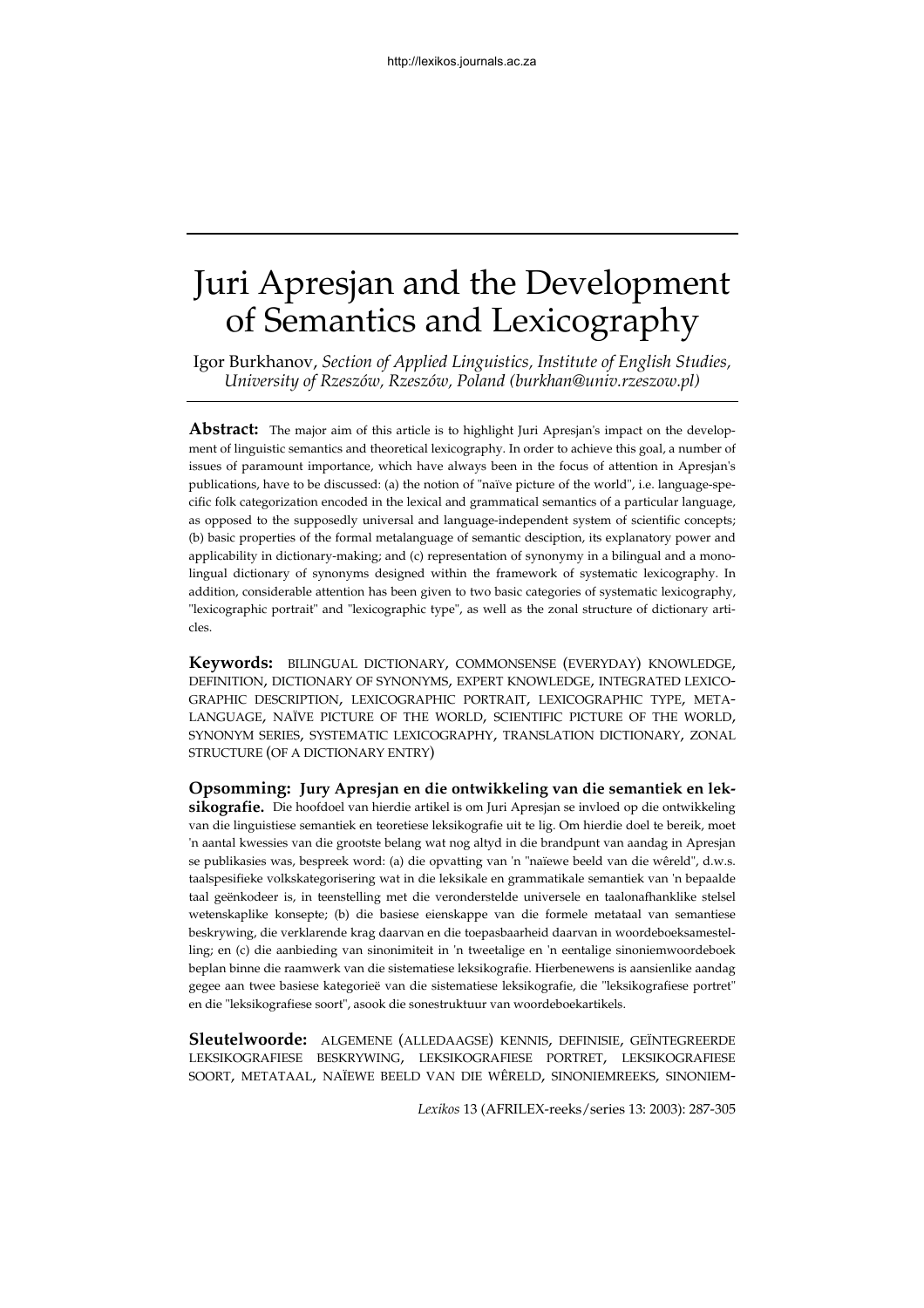WOORDEBOEK, SISTEMATIESE LEKSIKOGRAFIE, SONESTRUKTUUR (VAN 'N WOORDE-BOEKINSKRYWING), TWEETALIGE WOORDEBOEK, VAKKUNDIGE KENNIS, VERTALENDE WOORDEBOEK, WETENSKAPLIKE BEELD VAN DIE WÊRELD

### **1. Introduction**

The book *Systematic Lexicography* published by Oxford University Press is a very impressive hardcover edition that comprises English translations of a number of Juri Apresjan's articles written over a timespan of 16 years. Moreover, as has been noted in the Translator's Note, these papers have been revised by the author specifically for the purposes of the publication at issue.

This selection of papers seems to cover all the peculiarities of the author's standpoint concerning theoretical semantics and lexicographic representation of linguistic phenomena. It is subdivided into two major parts titled Problems of Synonymy and Systematic Lexicography. The book is also provided with an Index of English Lexemes, an Index of Russian Lexemes, a Subject Index and an Index of Names. The Index of English words seems to be particularly important for the reader who is not engaged in the study of Russian or other Slavonic languages, but is an expert in the study of meaning or lexicography and may be, thus, interested in the author's treatment of common English lexical items.

The publication of a collection of Yuri Apresjan's articles in English may be called a very important event.<sup>1</sup> For many linguists, who have not read his works in the original, Apresjan remains a mysterious figure. On the one hand, he is reputed to be an outstanding personality in the field of semantics and lexicography. For instance, in the Acknowledgements to *Lingua Mentalis* Anna Wierzbicka, expresses her gratitude to "Jura Apresjan", along with Igor Mel' čuk, for stimulating and challenging discussions that lasted for over 15 years (Wierzbicka 1980: xi). On the other hand, his publications available in English are scarce, to say the least. Hence, most of the international readership has been deprived of any first-hand information concerning his views on pertinent subjects. The volume under consideration, at least partly, compensates for this deficiency.

Though this article is intended to deal with the matters of lexicography, i.e. applied-linguistic description of the lexicon, we shall repeatedly (and unavoidably) touch upon theoretical-linguistic issues discussed in Apresjan's publications for a two-fold reason.

Firstly, Apresjan is both a theoretical semanticist and a practicing lexicographer, which is no exception in Eastern and Central Europe. It fact, high esteem of lexicographic practice has always been characteristic for this part of the world. Suffice it to say that a famous linguist, J. Baudouin de Courteney, once acted as the editor of the third edition of one of the largest Russian monolingual dictionaries originally compiled by V.I. Dal' (1903–1909) and implemented his theoretical beliefs in editorial practice.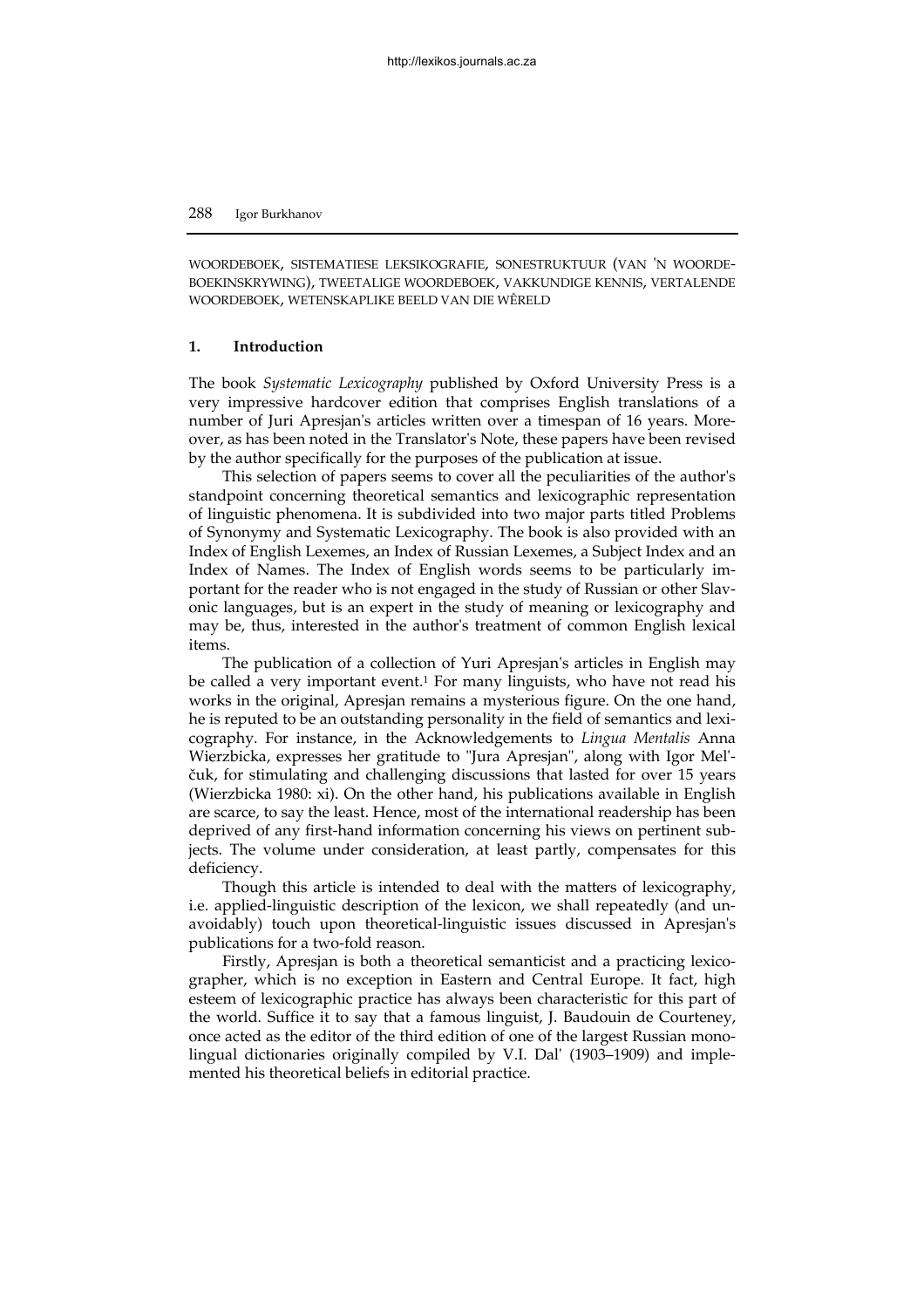Secondly, Apresjan himself made a point of introducing his theoretical considerations if not immediately into lexicographic description, then at least into lexicographic theory. He writes the following in the Introduction to the volume under consideration (Apresjan 2000: XI):

 Throughout the book I am concerned with two main issues — linguistic theory and lexicography. Until quite recently there has been a gap between the two. Moreover, in some quarters lexicography was looked down upon as a purely practical enterprise unworthy of scholarly interest. The present author is convinced, however, that sound lexicography can only be based on sound linguistic theory and that recent theoretical developments are of paramount importance for the practical skills of compiling a dictionary.

It should be noted in this connection that "sound linguistic theory" only is not sufficient for the production of an adequate reference work. In any lexicographic project, metalexicographic considerations, i.e. sound specifically lexicographic theory, are of no less importance. As I will try to show later, the latter, among other things, implies taking into account such lexicographic parameters of the reference work to be designed as its intended user, aims and objectives of the dictionary, a particular purpose the reference work is intended to serve, principles of lexicographic data selection, and a number of others.

To keep this article within manageable proportions, in the following we shall primarily occupy ourselves with a brief account of the issues of paramount importance that have always been the focus of attention in Apresjan's writings, namely: (a) the notion of "naïve picture of the world"; (b) metalanguage of semantic and/or lexicographic description; and (c) properties of synonyms and their representation within the framework of systematic lexicography.

Before addressing these matters we shall have to present a very brief, and by no means comprehensive, account of the theoretical background that has affected the interpretation of the aforementioned issues in the author's publications both translated for this volume and presented elsewhere.

#### **2. Theoretical Prerequisites**

Apresjan's writings can be properly understood and evaluated not only within the framework of developments in mainstream theoretical linguistics, but more specifically, against the background of the linguistic school that originated in the former Soviet Union on the basis of Russian linguistic tradition. It is obvious enough that we shall discuss only the most general tendencies and cannot possibly account for particular theoretical constructs, which, unavoidably, presupposes a certain degree of simplification.

Moreover, that linguistic tradition is not a sole property or a characteristic feature of Russian linguistic thought, but also developed in other Slavonic countries, for instance in Poland and Bulgaria, and a number of successor states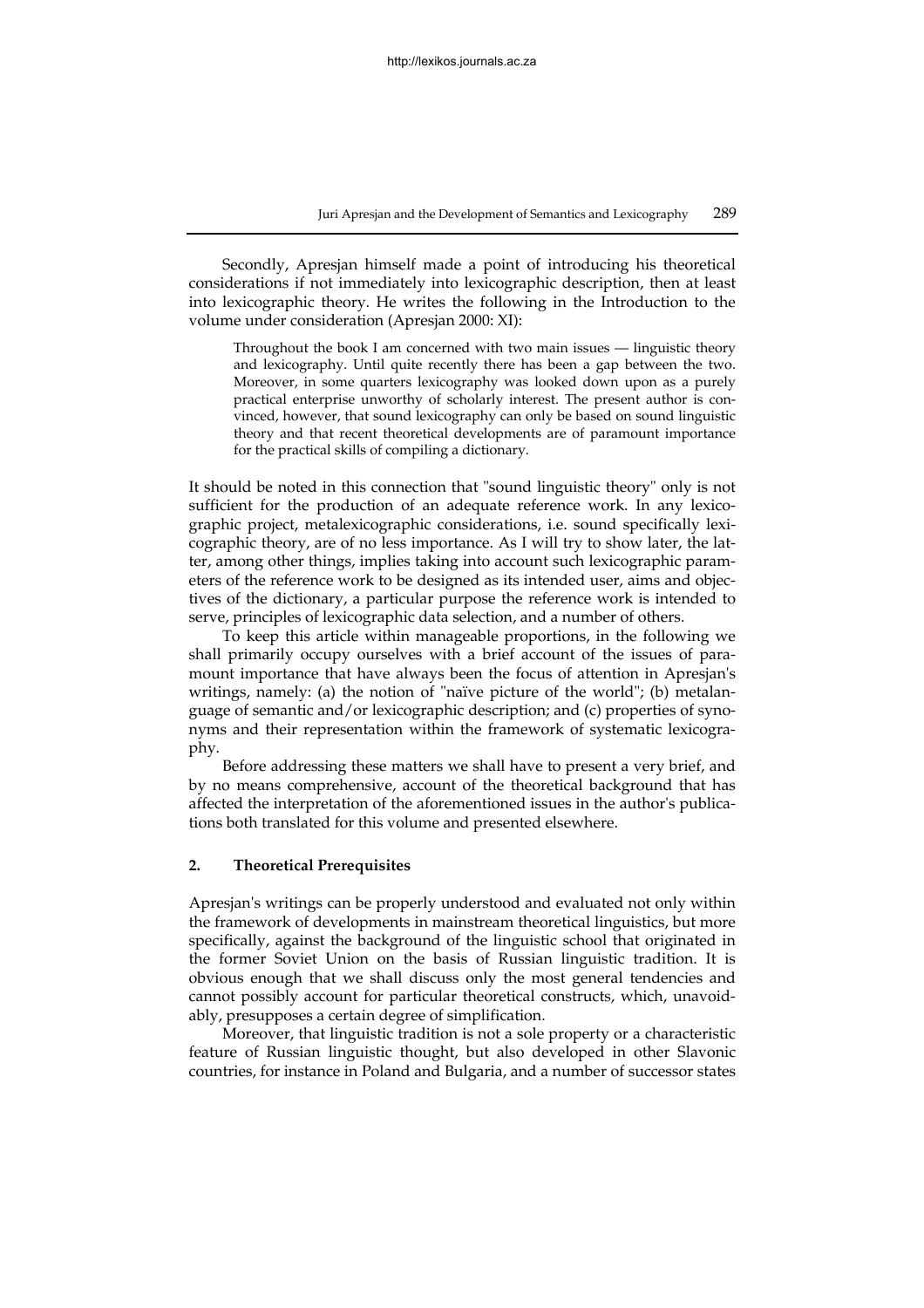to the former USSR.

Why Poland? For well-known historical reasons, cultural development of both countries has been related. Moreover, in connection with the matters under consideration, it should be specifically mentioned that Apresjan's beliefs were considerably influenced by what he referred to as "the Polish School of Semantics", particularly works of A. Bugusławski and A. Wierzbicka on metalanguage of semantic description (see bibliography in Apresjan 2000).<sup>2</sup>

It seems questionable that semantic investigation conducted in Poland is homogeneous enough to be regarded as one school, I would, personally, vote for at least several trends in semantic research, including quite a significant cognitively-oriented one (e.g., Kalisz 1981; Lewandowska-Tomaszczyk 1996; Krzeszowski 1997; to mention just a few). Nevertheless, it should be emphasized that a large number of linguists in both Russia and Poland, irrespective of their theoretical preferences, dedicated considerable attention to the study of culturally-induced elements of meaning and, even more specifically, cultural background encoded in, or underlying, the meanings and usage of lexical units (lexemes and phraseological units), particularly those belonging to the general vocabulary.

It is worthy of noting that thus acknowledged significance of widelyunderstood culture of a linguistic community, its shared assumptions about the world and society, ancient religious beliefs, even environmental conditions have motivated a number of lexicographic projects of a scholarly nature developed within the framework of academic lexicography. Their primary goal was to account for culturally-significant elements of word meanings. By way of example one may cite a short dictionary of traditional Russian poetic symbols (Ivanov et al. 1977) or a dictionary of folk stereotypes and symbols *Słownik stereotypów i symboli ludowych* (1999) developed under the general editorship of J. Bartmiński. The latter is, in fact, a large-scale on-going project whose major aim is formulated as "an attempt to reconstruct the traditional view of the world and man using methodology of ethnolinguistic and folklore research" (Bartmiński 1996: 9).

A point of crucial importance for the present discussion is the way the correlation between semantics and grammar was interpreted within the scope of linguistic exploration that was conducted in the former USSR. In this respect, the latter drastically differed from, for instance, the mainstream American linguistics that predominantly developed within the framework of form-oriented research as specified by L. Bloomfield and his followers, and may be said to have been, until recently, domineered by generative models of language.

A characteristic feature of generative models in various modifications is the assumption that syntax and semantics form two autonomous subsystems of language. Within this scientific paradigm the concept of linguistic semantics was virtually reduced to lexical semantics. Obviously enough, in this situation, the very term "lexical semantics" was tautological, since only lexical units were supposed to have meanings.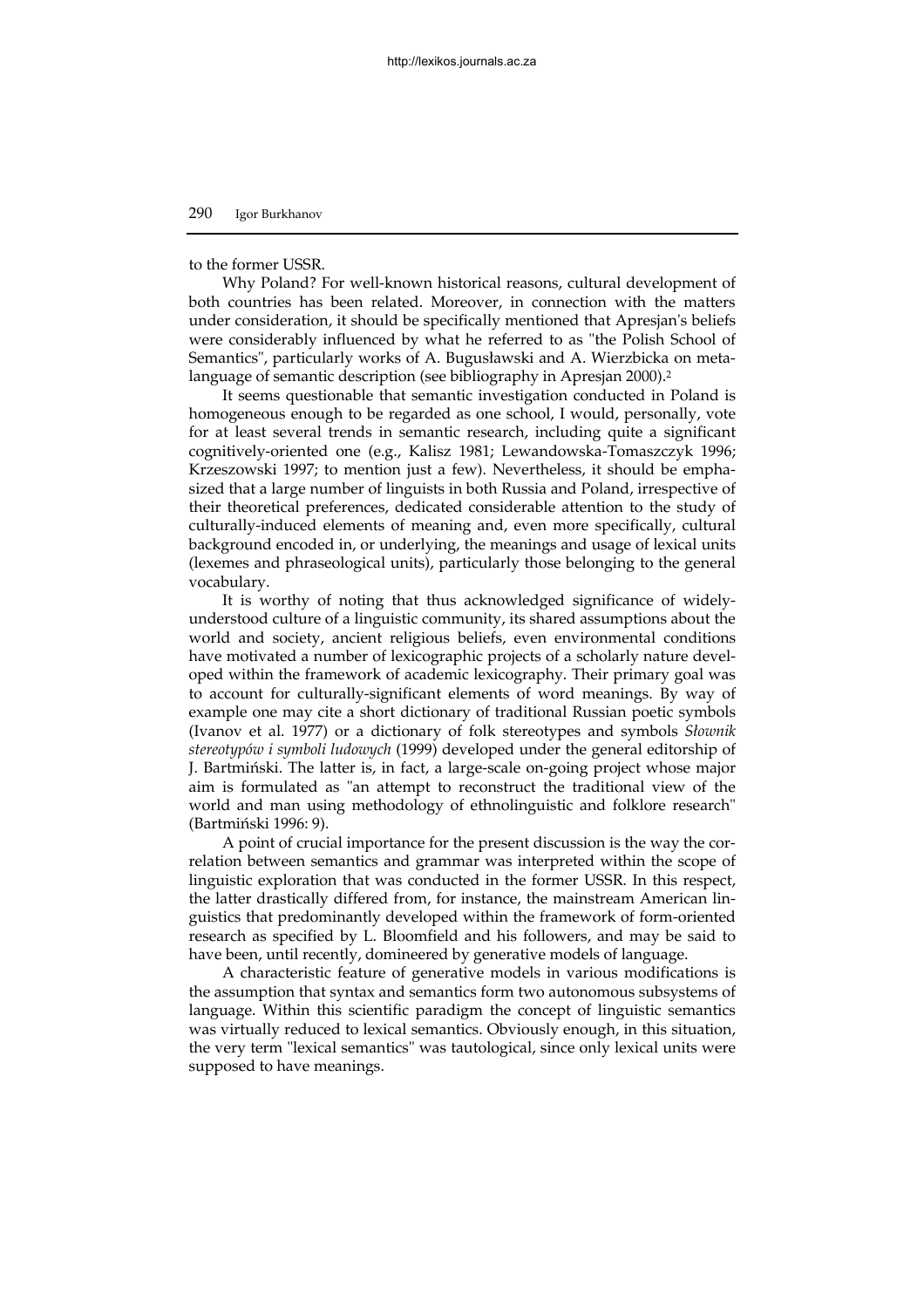Soviet linguistics rather adhered to more "traditional" postulates. One of these assumptions presupposed the existence of at least three major symbolic levels of the language structure, i.e. lexicon, morphology and syntax. In this respect, the trend of linguistic research under consideration is remindful of the cognitive linguistic approach to the study of language that originated fairly recently as a form of dissatisfaction with the drawbacks of generativism (cf. Langacker 1987: 2-3):

 Grammar (or syntax) does not constitute an autonomous level of representation. Instead, grammar is symbolic in nature, consisting in the conventional symbolization of semantic structure. … There is no meaningful distinction between grammar and lexicon. Lexicon, morphology and syntax form a continuum of symbolic structures, which differ along various parameters but can be divided into separate components only arbitrarily.

Thus, the trend of linguistic exploration that developed in the former USSR was based on the assumption that meaning is not the sole property of lexical items. Grammatical units (morphemes and syntactic structures) were regarded as kinds of linguistic signs, i.e. meaningful units. An immediate consequence of this standpoint is the implication that semantics as a linguistic discipline incorporates three subbranches: lexical semantics, morphological semantics and syntactic semantics.

For this very reason Apresjan's book titled *Leksicheskaia semantika* 'Lexical Semantics' came out in 1974 and was translated into Polish within six years of publication (Apresjan 1980), whereas its English counterpart, i.e. a monographic study with the same title, came out 12 years after (see Cruse 1986).

It is obvious enough that this theoretical-linguistic background justified Apresjan's conception of "integrated linguistic description" which is traceable to Shcherba's postulate that a dictionary and a grammar should produce a unified account covering the whole of language with no gaps (Shcherba 1940). This totally natural requirement has been repeated many times in its country of origin (e.g. see Seliverstova 1975). In fact, it could be reformulated elsewhere. Nevertheless, Apresjan's outstanding contribution to applied-linguistic investigation, among other things, encompasses an outline of such an integrated theory developed for the unified description of lexicon and grammatical system of a language, including: (a) rules of systematic representation of lexicographic information of this kind; (b) specification of corresponding formal devices of systematic lexicography; and (c) introduction of appropriate descriptive notions of crucial importance such as "lexicographic type" and "lexicographic portrait".

One of the principal categories in Apresjan's approach to the study of lexical (and grammatical) semantics is the notion of "naïve picture of the world", which appears indispensable in view of the aforementioned preoccupation with culture-specific elements of meaning. Simultaneously, this concept is assumed to be indispensable in lexicographic description, since it is stated that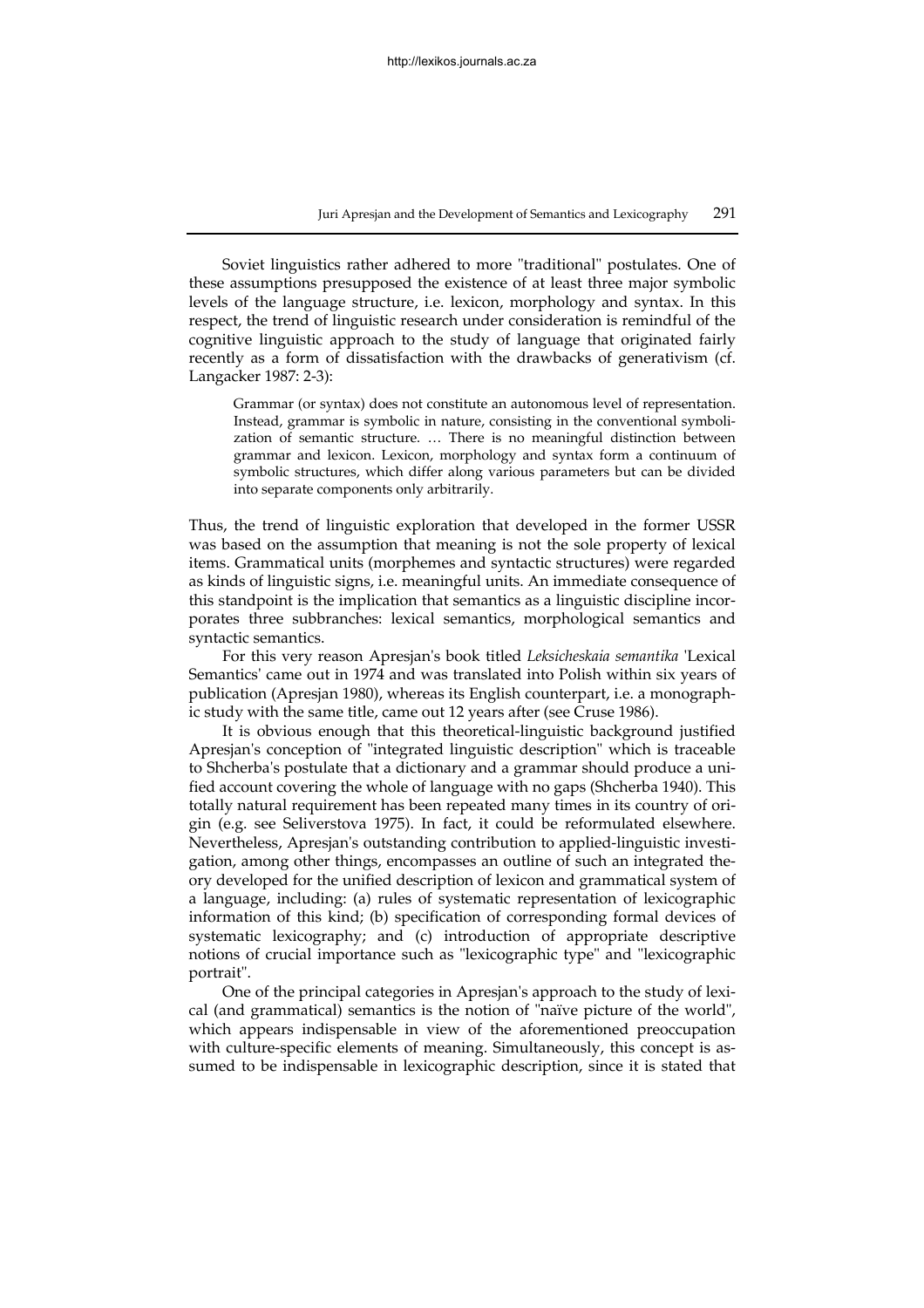the primary task of systematic lexicography is to reflect the worldview in-built in a particular language (Apresjan 2000: 104). This descriptive concept will be our major concern in the next section.

#### **3. Naïve Picture of the World**

The cornerstone of Apresjan's approach to the study of meaning is based on Shcherba's seminal idea of the distinction between commonsense (everyday, folk) concepts and scientific notions (Shcherba 1940). The issue of framing of concepts and the structure of language, undoubtedly belongs to the key problems of linguistic semantics. A particular standpoint in this matter determines peculiarities of each trend in the study of meaning. Various interpretations of the correlation between commonsense knowledge and scientific knowledge structures as forms of categorization have been presented in the history of semantic description. For instance, Bloomfield maintained that commonsense notions in the definitions of lexical meanings should be substituted with corresponding scientific concepts. Thus, the lexeme *salt* should be defined as 'sodium chloride' or, alternatively, equated to the chemical formula of the substance designated by the lexical item in question (Bloomfield 1933).

Conversely, Shcherba's notion of commonplace concept as fundamentally different from the scientific concept may be said to be universally accepted in Russian linguistic tradition. By way of example he discussed the linguistic expression *priamaia* 'straight/direct (line)'. In geometry, a direct line may be specified as "the shortest distance between two points" (which is a scientific concept), whereas in everyday life we call "straight" or "direct" a line that deviates neither to the left, nor to the right (also neither upwards, nor downwards).

It is important to note that Shcherba introduced this distinction, which is, obviously, relevant for the theoretical study of meaning in linguistic semantics and lexicology, in a paper dedicated to general lexicographic theory. Since that time the notion of commonsense concept has been rediscovered and elaborated on by a number of semanticists and lexicographers. For instance, Hallig and Von Wartburg noted in the Introduction to their onomasiological (ideographic) dictionary that they aimed to account for "the worldview which is characteristic for an average intelligent speaker and is based on pre-scientific general concepts of which the language avails itself" (Hallig and Von Wartburg 1952: XIV). Thus, the lexicographers intended to reproduce the system of commonsense concepts in the classificatory scheme of their reference work. To what extent this goal was achieved in their dictionary and other lexicographic works of this kind is a different matter (for detailed analysis see Burkhanov 1999).

The concept of "naive picture of the world" was introduced into semantic and lexicographic description by Apresjan (1974 and other publications) to denote the aggregate of commonsense concepts underlying meanings of lexical items that form the general vocabulary. He has also noted that the idea of conceptual system forming a definite worldview is traceable to W. von Humboldt's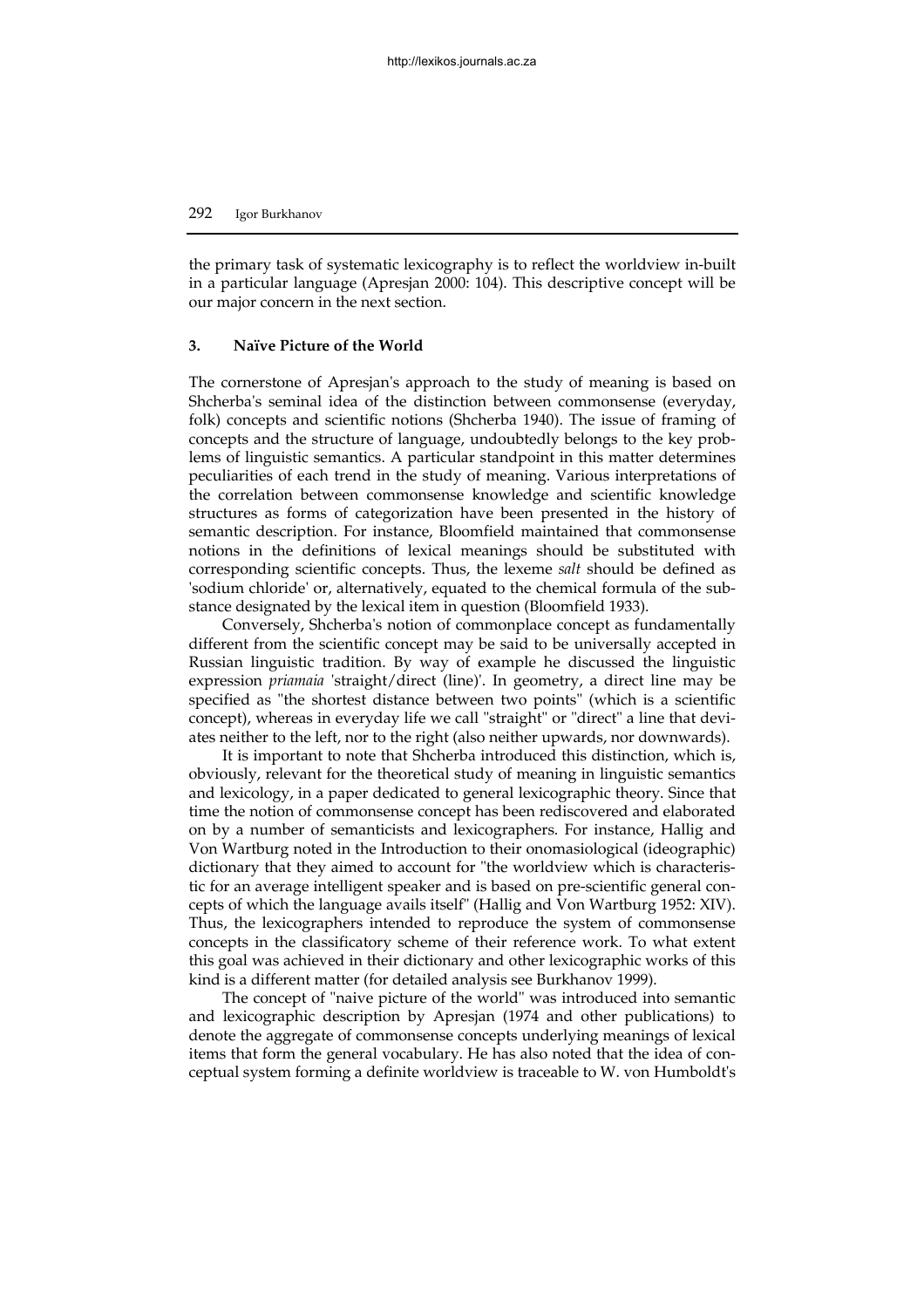writings and Sapir–Whorf hypothesis of linguistic relativity. Apresjan's major postulate is that the naïve picture of the world is, at least to some extent, language-specific, hence unique, whereas the scientific picture of the world was said to be universal, well-organized, logical, and language-independent.

According to Apresjan, the naïve picture of the world encoded in a particular language has been formed over centuries. It represents cultural and spiritual experience of a given linguistic community and includes naïve physics, naïve geometry, naïve psychology, naïve ethics, naïve physiology, etc. A point of primary importance is the assumption that these conceptual configurations are of a systematic nature (cf. Apresjan 2000: 104):

The naïve pictures of each of these areas are not chaotic but form definite systems and should therefore receive a homogeneous description in a dictionary. For this purpose, generally speaking, we should first reconstruct the corresponding fragment of the naïve picture of the world on the basis of lexical and grammatical meanings. In practice, however, in this case and others like it, the reconstruction and the (lexicographical) description go hand in hand and constantly provide each other with correctives.

The quotation above contains at least two statements that seem to be open to controversy. First, since each of the aforementioned semantic domains is assumed to be systematically organized, the naïve worldview should also form a homogeneous system opposed to the scientific worldview which is, by definition, even more systematic.

In connection with scientific categorization, it should be mentioned that there are various types of specialized knowledge which cannot possibly be referred to as scientific concepts or any system of these, for instance: categories of various branches of technology, sportive events, business, and other kinds of human activity which require expertise, professional training and specialist knowledge. These specific concepts are designated by lexical items of a terminological and semi-terminological character, but are beyond the scope of both commonsense knowledge and academic disciplines. The term "expert concept" seems to be a good candidate for the status of an overall category which, in addition to scientific concepts, includes the notions of the aforementioned heterogeneous human occupations. Thus, every scientific concept is an expert concept, but not all expert notions are scientific (see also appropriate entries in Burkhanov 1998).

Expert knowledge is not always universal; at least part of it may be culture-bound, i.e. induced by the peculiarities of cultural and/or historical development of the linguistic community. Every professional translator and/or expert in bilingual specialized lexicography has learned it by painful experience. Law, economics and politics may be cited as examples of typical culturedependent fields (e.g., see Reed 1993; Riggs 1993).

Bergenholtz and Tarp (1995: 60-61) claim that the distinction between culture-dependent and culture-independent subject fields proves usable, though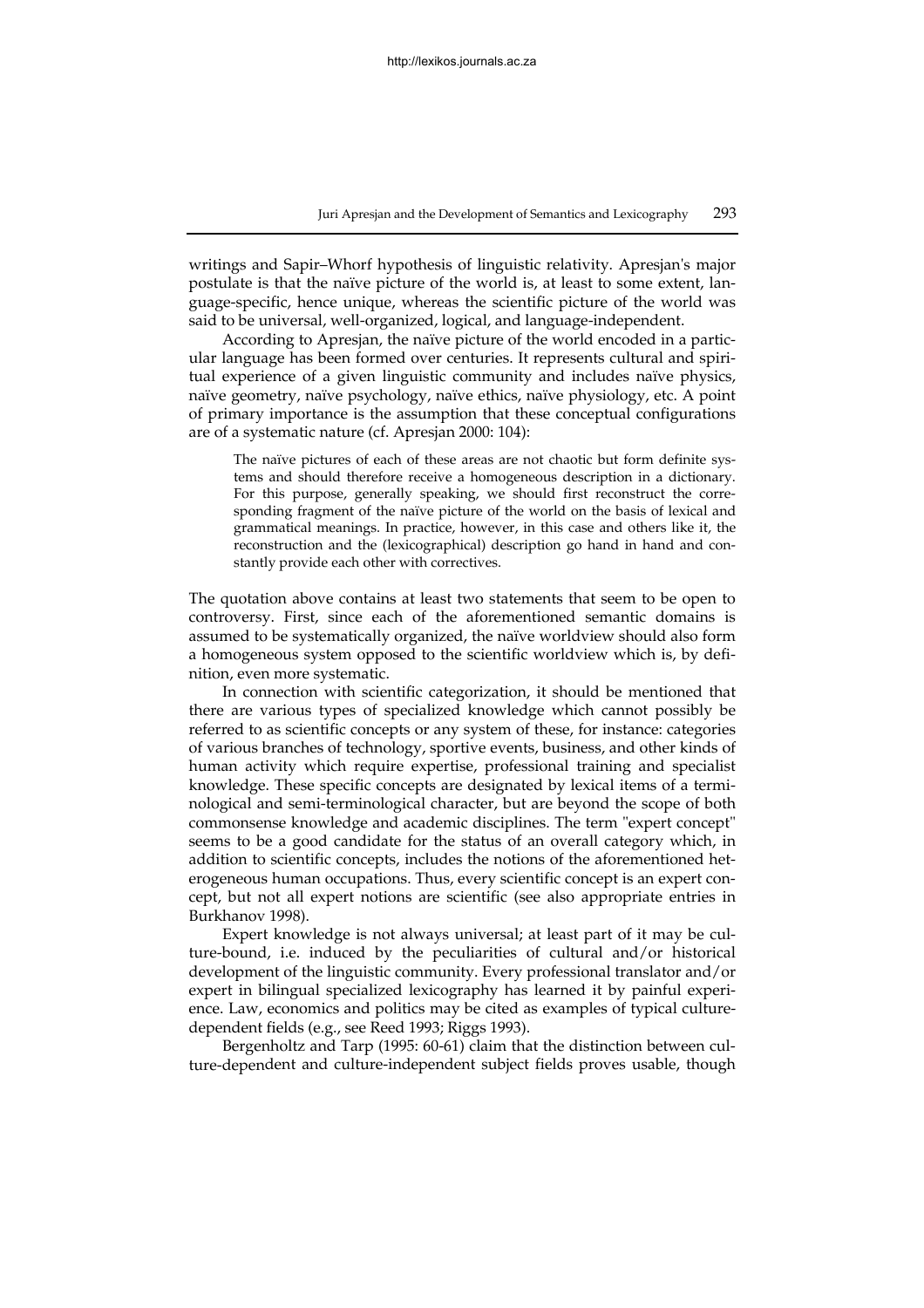sometimes it is not easy to draw a demarcation line between them and there are borderline cases that are difficult to be assigned to one class or the other.

It should be noted that the statement above includes a good deal of overgeneralization. In fact, we cannot specify, with any degree of certainty, which subject area can be unquestionably assigned to one class or the other. We cannot even say that all academic disciplines are culture-independent. My own experience of compiling a dictionary of semantic terminology in Russian (Burkhanov 1995) and a dictionary of lexicographic terminology in English (Burkhanov 1998) amply demonstrated frequent discrepancies between translationallyequivalent terminological units both in connotations and, more importantly, in the scope of conceptual content within different national specialist terminologies (for a detailed analysis see Burkhanov 2003: 126-135).

Even in the case of well-established academic disciplines the organizing assumption of uniformity of scientific description seems to be arguable. An overall picture of the world presupposes integration of worldviews presented in individual branches of science, such as physics, astronomy, chemistry, biology, history, sociology, and so on; not to mention interdisciplinary fields. It should be mentioned that the attempts at integration of several disciplines within the framework of a joint approach that may be considered successful, such as cognitive science, are few and far between. It seems to be extremely difficult, if not impossible, to design an overall scientific picture of the world at the present-day stage in the development of disciplinary and interdisciplinary studies.

In fact, the assumption that commonsense notions form a homogeneous system, i.e. a unified whole, also arouses suspicions. In principle, Shcherba's sharp opposition of commonsense (everyday) notions vs. scientific concepts appears to be too rigorist. It should be emphasized in this connection that types of categorization are too heterogeneous to be described in terms of a dichotomous division "commonsense" vs. "scientific" (cf. Lehrer 1992: 244). It seems more appealing to assume that numerous worldviews can, and do, co-exist in the semantics of a natural language and make their impact on the structure of semantic relations in the lexicon. The semantics of a particular language encompasses the representation of specific features of natural environment and ways of life, commonsense considerations, elements of conceptual systems of the past including those knowledge structures which originated as a by-product of mythological contemplation of the world, moral and customary beliefs of old times, etc. In view of these considerations it is difficult to expect that all those heterogeneous knowledge structures are amalgamated into a unified whole.

Another issue that seems to be controversial is the postulate that a theoretical-semantic model of the naïve picture of the world is directly applicable in lexicographic description, i.e. could be transferred wholesale from theoretical semantics into lexicographic practice. It seems more profitable to consider such a model as raw material of lexicographic investigation that has to be selected,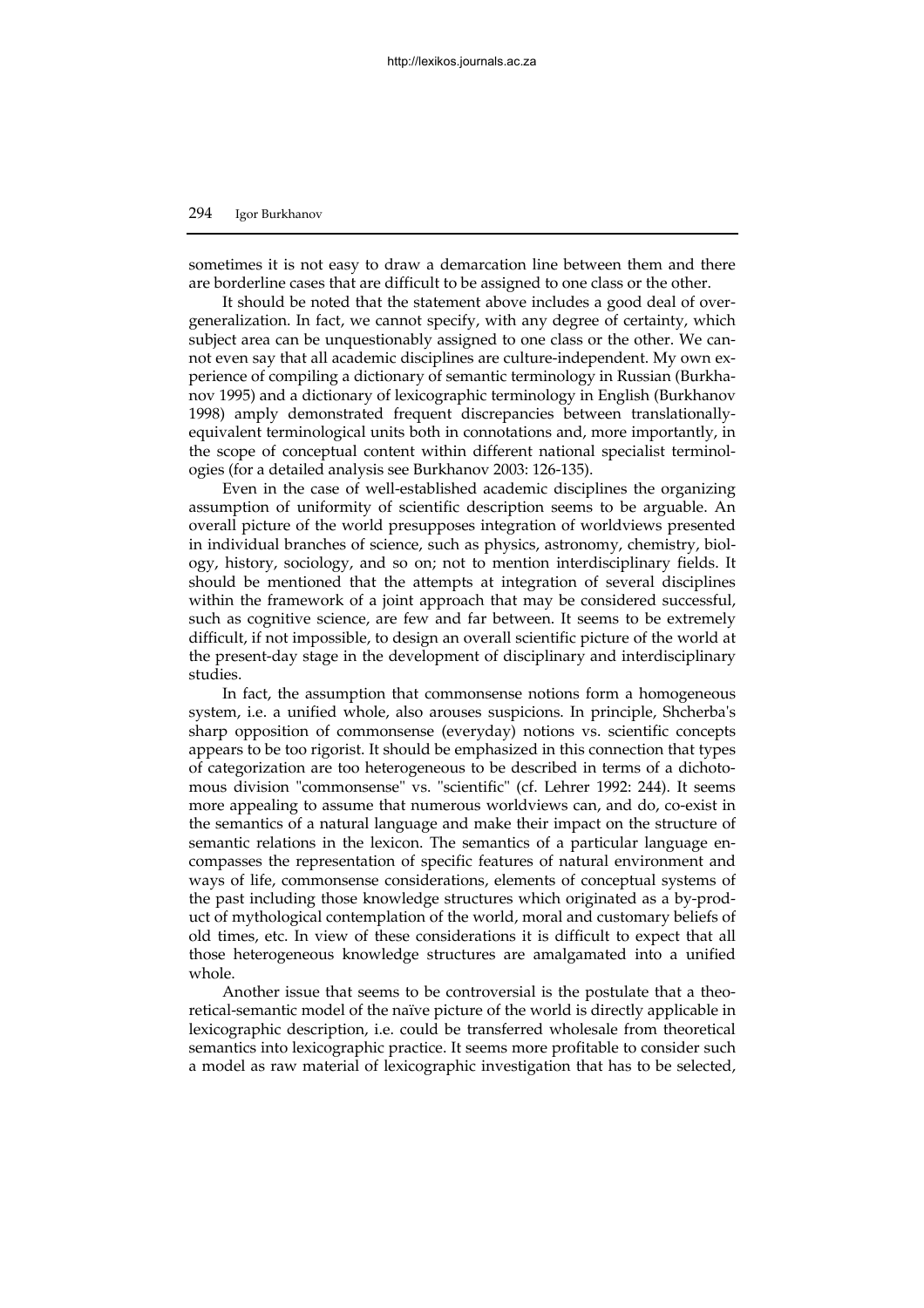prepared, and only afterwards presented depending on the dictionary parameters that have been chosen for a given lexicographic project.

In addition, a model of an overall naïve picture of the world presented by a semanticist may be found inconsistent or not comprehensive enough from the viewpoint of lexicographic description. By way of example, let us consider Apresjan's interpretation of the notion of man in the naïve picture of the world as manifested in the Russian language. In particular, Apresjan (2000: 105) noted that man performs three basic types of action: physical actions, intellectual actions, and speech acts. These types of action both in theoretical considerations and in actual semantic descriptions are considered to be sufficient for an adequate account of the variety of activities and acts performed by humans.

It seems reasonable to add to the aforementioned three types of action at least one more, namely: social actions. It will be fair to say that it is not only Apresjan's fault, other experts in theoretical semantics also failed to specify this type of action. The actions under consideration are designated by both appropriate action verbs as well as adjectival and nominal lexemes. The necessity to introduce this descriptive category becomes evident in the course of semantic analysis of the following lexical items, for instance: *disinherit*, i.e. 'to undertake certain social actions so that somebody, especially one's son or daughter, will not receive one's money and property after one's death' and *influential* as "having great social power", where *power* means "ability to perform actions of certain type" and *social power* stands for "possession of control, authority or influence over others", cf.: *John was disinherited by his father* or *He is a very influential politician*. These lexical items seem to warrant semantic description of the following kind:

*influential* = HAVE + ABILITY [ perform social actions] + > NORM (where the sign > stands for "more than");

*disinherit* = CAUSE + STOP + HAVE [right (BEGIN + HAVE {money or property}] + TEMPORAL SPECIFICATION [after one's death].

Social actions often incorporate, or are manifested by, physical and/or verbal actions. Nevertheless, basic conceptual elements of the former stand for primarily socially and/or culturally significant acts or activities, cf.: *marry* (transitive) "to establish a social relationship [marriage] between (at least prototypically nowadays) a man and a woman". In view of Apresjan's principle of uniform systematic representation of relevant semantic information, social actions seem to require specification as a lexicographic type.

It can be argued that in some cases it is very difficult, if not impossible, to draw a sharp demarcation line between physical actions on the one hand and social actions on the other. Nevertheless, the same can be said about other postulated types of action, cf.: *discuss* which is usually interpreted as a speech act verb, though its meaning also encompasses mental activity.

Probably the failure to pay sufficient attention to such cases can be attrib-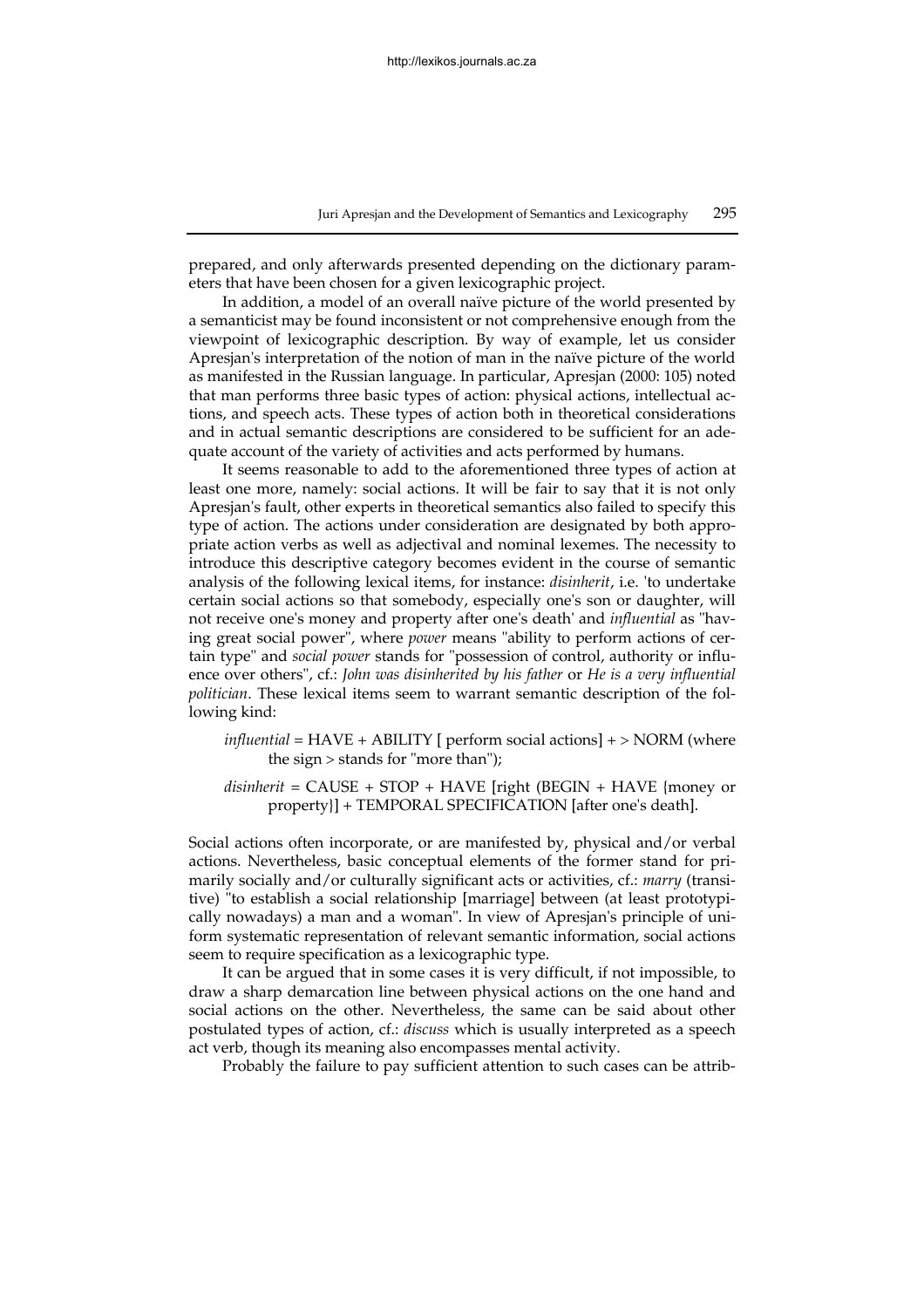uted to the attempt to specify lexical meanings in terms of definitions written in a formal metalanguage. As will be shown in the next section, the latter implies the minimum definition requirement as well as simplification of semantic relations.

# **4. Metalanguage of Semantic and / or Lexicographic Description**

For years Apresjan was an ardent adherent of the idea that dictionary definitions should be formulated in a special formal metalanguage of semantic description developed in the publications of the Moscow Semantic School (e.g., see Zholkowsky 1964; Mel'čuk 1974; Apresjan 1974; Mel'čuk 1982). Summarizing the achievements of theoretical semantics and the first attempts at lexicographic descriptions in terms of metalanguage, he suggested the following requirements for its basic components: vocabulary and syntax (Apresjan 1974: 70-106).

As for syntax, the major requirement as formulated by the adherents of the Moscow Semantic School is to ensure nonambiguous notation of meaning configurations. The syntax of semantic graphs and dependency trees was declared the ideal solution, whereas the use of a simplified version of the syntax of a natural language was regarded as no more than a palliative (e.g. see Mel'čuk 1974: 53; Apresjan 1974: 77-79; Apresjan 2000: 216).

The core of the vocabulary of the metalanguage was presumed to be composed of semantic primitives. Each vocabulary unit should designate only one, preferably elementary, meaning, whereas each elementary meaning should be designated by one and only one word. Hence, the major requirement presupposes one-to-one correspondence between meaning and form of the word. Thus, vocabulary units of the metalanguage, unlike lexical items of natural languages, should be devoid of polysemy and homonymy. Moreover, the number of elementary meanings should be limited (minimum definition requirement), though sufficient to account for the linguistic facts under consideration (exhaustive definition requirement).

The theoretical metalanguage is designed using "artificial words" or "word-constructs", i.e. lexemes of the natural language with stipulated meanings or specifically coined words with stipulated meanings. Some of them were borrowed from natural sciences, mathematics and logic, cf.: *mnozhestvo* 'set' (in the mathematical sense), *sila* 'force, power', *funktsia* 'function'; others were invented, cf.: *kauzirovat'* 'to cause', *potok faktov* 'current of facts'; and others, though they are general vocabulary units, are used in restricted sense, cf.: *veshch* 'thing', *kolichestvo* 'quantity', *norma* 'norm'.

The choice of pre-existing lexical items and coinage of new ones to be included in the vocabulary of the semantic metalanguage was motivated by the properties of the Russian language. The terminological unit *mnozhestvo* was formed on the basis of the literal meaning of the word 'a very large number of', cf.: *mnozhestvo faktov* 'a large number of facts', *mnozhestvo sluchaev* 'a large num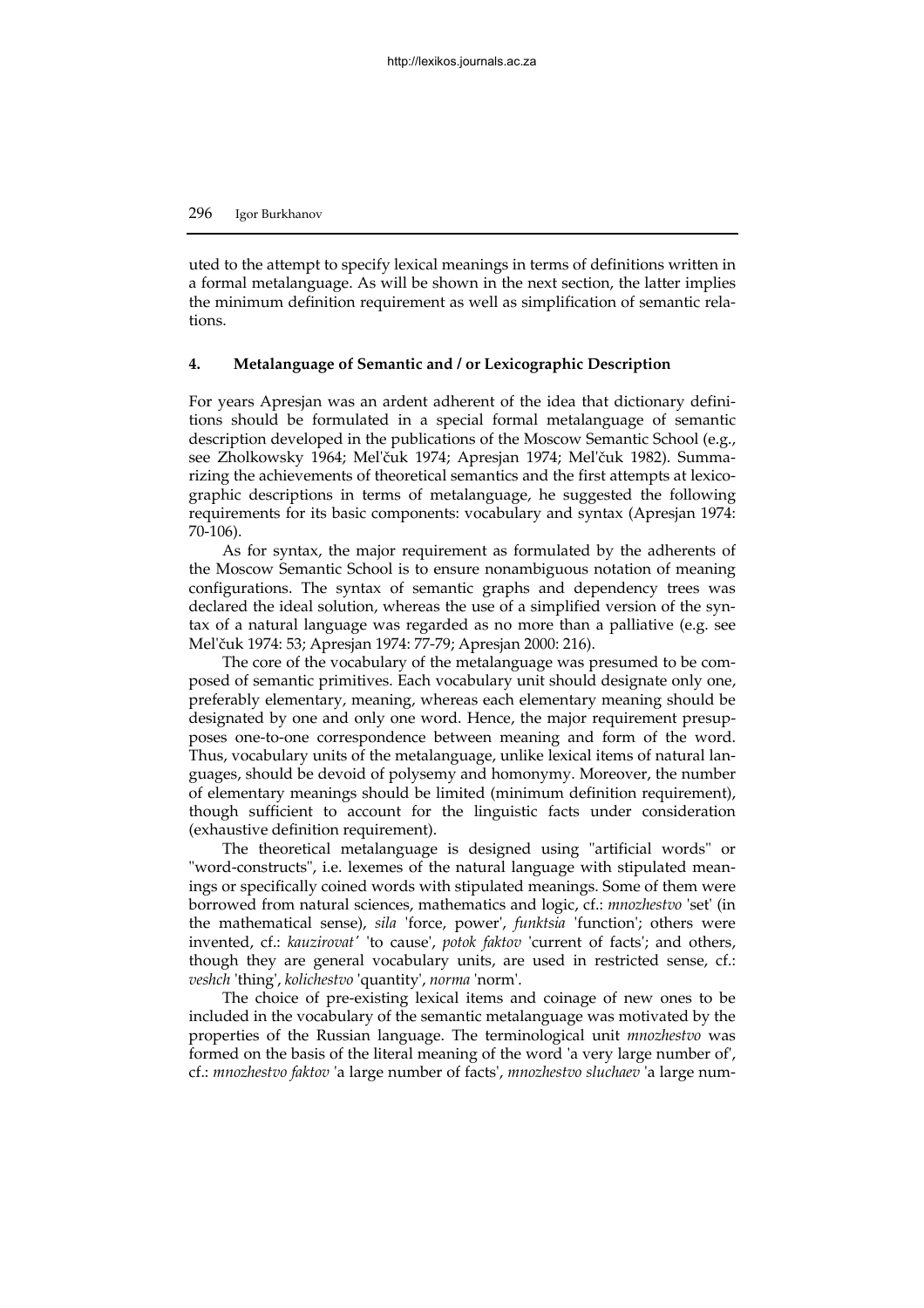ber of cases', etc. In the terminological sense it stands for a collection of objects or elements classed together on the basis of a common property. It should be mentioned that *mnozhestvo* is a better solution as compared, for instance, to its English translation equivalent for a two-fold reason. First, the meaning of the former is motivated and, hence, easier to understand, since it is related to a high-frequency general vocabulary lexical item *mnogo* 'many, much'. Simultaneously, the noun *mnozhestvo*, unlike *mnogo*, is nonambiguous, since it refers to collections of countable objects. The English word *set* is too polysemous; its appropriate interpretation in the sense under consideration is context-bound. Moreover, in everyday language *set* often designates a collection of artefacts that are specifically designed to be used together or for a particular purpose, cf.: *a set of china* or *a set of carving knives*. The latter sense could have unduly limited the scope of meaning representation.

Thus, the choice of a lexical item to be included in the metalanguage was very apt in the case of *mnozhestvo*. As for the other word, *sila*, certain difficulties may arise, since it designates both the ability to perform actions, particularly physical strength, and a property of an action, i.e. the energy exerted. It is not by chance that the lexical unit in question is often translated as *power* or *force*  into English. This kind of polysemy characteristic for a natural language may lead to misinterpretation either on the part of the researcher who uses this word in a stipulated meaning in the metalanguage or on the part of the dictionary user. Of course, it may be argued that both the researcher and the dictionary user know that the word *sila* is supposed to be used in semantic descriptions in the sense that is closer to the scientific usage in physics. Nevertheless, a possibility of unwanted misinterpretation still exists.

Explications of lexical meanings in a formalized metalanguage of description were presented in a number of lexicographic projects (Mel'čuk and Zholkovsky 1984; Mel'čuk et al. 1984, 1988, 1992; Wierzbicka 1987). Nevertheless, all of them were of a rather experimental nature and developed within the framework of academic lexicography. Irrespective of the fact whether it was acknowledged by the lexicographers or not, these works of reference displaying outstanding scholarly values are primarily meant for a professional linguist, not a lay dictionary user. So far they have been no competition for monolingual dictionaries providing definitions in a natural language, particularly with respect to user-friendliness.

It is obvious enough that semantic descriptions in a formal metalanguage are quite applicable in the case of computational lexicography, information retrieval systems and machine translation. Suffice it to say that Mel'čuk continues to investigate the applicability of lexical functions for the purposes of text analysis and text generation with a group of other experts in the field (e.g. see Wanner 1996).

In 1994 Apresjan published an article in which he overtly specified a different conception of metalanguage of lexicographic description. First, by way of justification a distinction of semantic representation into surface and deep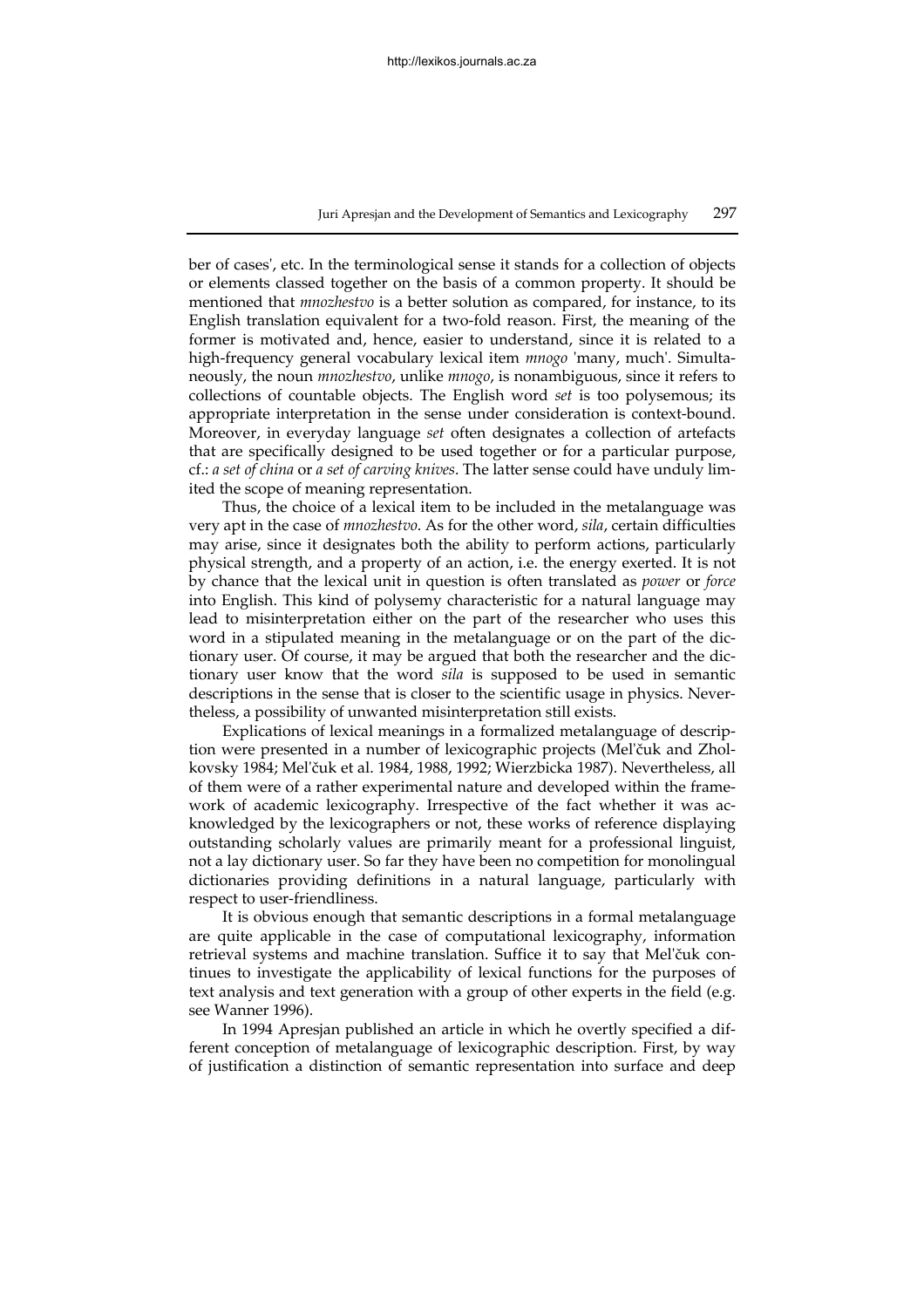sublevels, which was proposed in an earlier article, was featured. Among other things, he claimed that the idioethnic semantics of a particular language should be handled by the surface-semantic component of the model. In order to produce a comprehensive account of semantic facts it was proposed "to use not an artificial language, but a somewhat simplified and unified sublanguage of the object language", i.e. lexical items and syntactic structures of the language under consideration (Apresjan 2000: 217).

Further on the requirements imposed on thus understood metalanguage of lexicographic description were formulated: (a) the lexical stock should be limited; (b) the vocabulary of the metalanguage should be unified to eliminate synonymy and homonymy; etc. It is evident enough that these requirements are not too much different from those specified for defining vocabulary in what Apresjan refers to as "traditional lexicography" (cf. Svensén 1993: 135-138).

It is important to emphasize that the statement above meant an actual resignation from the principle of obligatory definitions based on metalanguage of semantic description. In fact, it was the major issue of controversy between the Moscow Semantic School (Mel'čuk, Zholkovsky, Apresjan and others) and the leading figures of contemporary linguistics in the USSR. The former insisted that adequate lexicographic works of reference could be produced only on the basis of a formal metalanguage, whereas the latter tried to prove the advantages of conventional lexicographic representation. This conflict resulted in publications intended to undermine the academic achievements of "the rebellious semanticists" and sometimes went far beyond the scope of academic discussions (e.g., see Kotelova 1975).

The evolution of Apresjan's views concerning the subject is the telltale evidence that the choice of a particular type of definition for a given lexicographic project depends on a number of considerations, some of them of a practical nature. In fact, one may say that the question of selection of defining techniques cannot be reduced to a straightforward, simplistic answer: "Which one is better?" Probably it should be reformulated as follows: "Which one is better for a particular type of dictionary to account for a particular class of linguistic facts?"

The answer to this query always implies satisfactory specification of a dictionary type in terms of a number of parameters of the reference work to be designed: (a) the intended dictionary user (age group, prior knowledge of the subject in the case of LSP reference works, level of proficiency in the foreign or second language in the case of pedagogical lexicography, etc.); (b) aims and objectives of the reference work (reference only, instruction, professional translation, etc.); purpose (production or text comprehension); (c) lexicographic material to be presented in it; etc.4

Instead of a rigid requirement to use metalanguage in dictionary definitions it seems more profitable to assume a more flexible approach which allows for the selection of not only defining techniques, but also the most efficient technique of lexicographic presentation (in reality their combinations) inclusive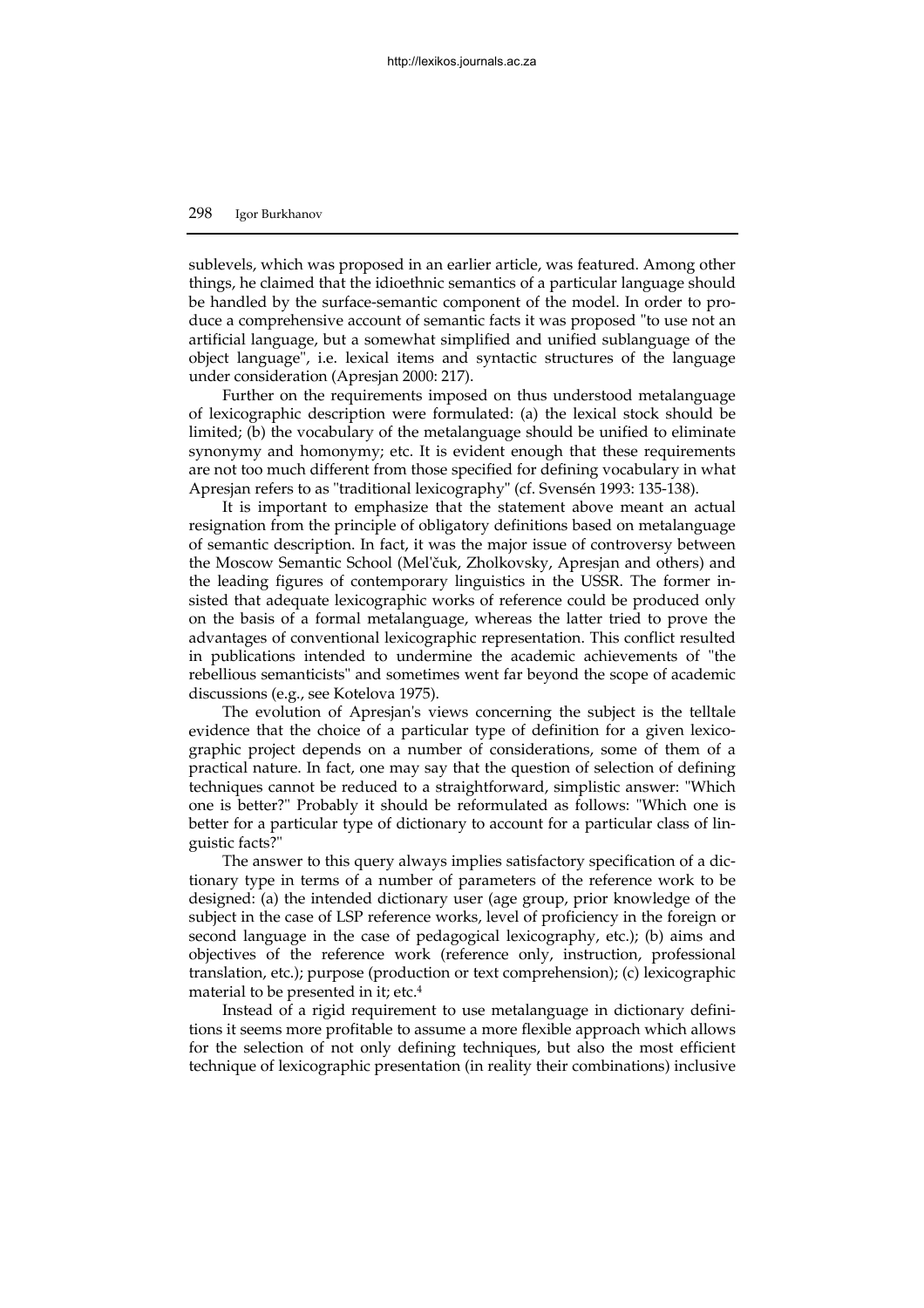of graphic representation, exemplification, usage and grammatical labels, crossreferencing, etc. In fact, the adequate description of these tools of lexicographic representation and their applicability remains a priority of metalexicography. Such a description should specify advantages and disadvantages of each and every technique so that practicing lexicographers could select appropriate combinations of these techniques to design the most efficient form of lexicographic presentation for a given reference work.

## **5. Synonymy and its Representation in Systematic Lexicography**

Apresjan's beliefs concerning lexicographic description have been put forward under the umbrella term "systematic lexicography". He formulated four major principles of systematic lexicography as follows: (a) the dictionary should be designed to accommodate the needs of active production, i.e. it should be oriented towards use in speech; (b) the dictionary should be integrated, i.e. lexicographic description should, in particular, take account of the differing grammatical conditions of use; (c) the dictionary should be systematic in the sense of taking account of the different lexicographic types to which the lexeme under consideration belongs; and (d) the dictionary should reflect the naïve picture of the world.

Thus, a basic tenet of systematic lexicography is that the lexicon should be described in terms of "lexicographic types", i.e. groups of lexemes with a shared property or properties (not necessarily semantic), subject to the same linguistic rules, which warrants a uniform description in the dictionary. Apresjan (2000: 102) provided the following definition of the notion under consideration:

The central concept of systematic lexicography is that of the lexicographic type, a group of lexemes with at least one common property (semantic, pragmatic, communicative, syntactic, combinatorial, morphological, prosodic, etc.), to which the same rules of linguistic description (of 'grammar' in the broad sense) refer and which therefore requires a homogenous description in a dictionary.

Lexicography traditionally dealt with lexical-semantic (and partly grammatical) properties of lexical items. In the case of some languages which, like English, are characterized by a noticeable discrepancy between the orthographic and phonological properties of lexemes, transcriptions are provided intended to account for segmental phonemes composing appropriate phonological words and word stress. In some dictionaries combinatorial features of lexical items (particularly lexical-semantic valence) are described. Nevertheless, it will be fair to say that lexicographic description has been centred on the word and accounted for its properties only.

In view of the considerations above, Apresjan's intent to account for prosody appears innovative and extremely promising, particularly in the case of intonation which is usually neglected in both dictionaries and grammars. For instance, initial position is normal for so-called "sentence adverbs" in English: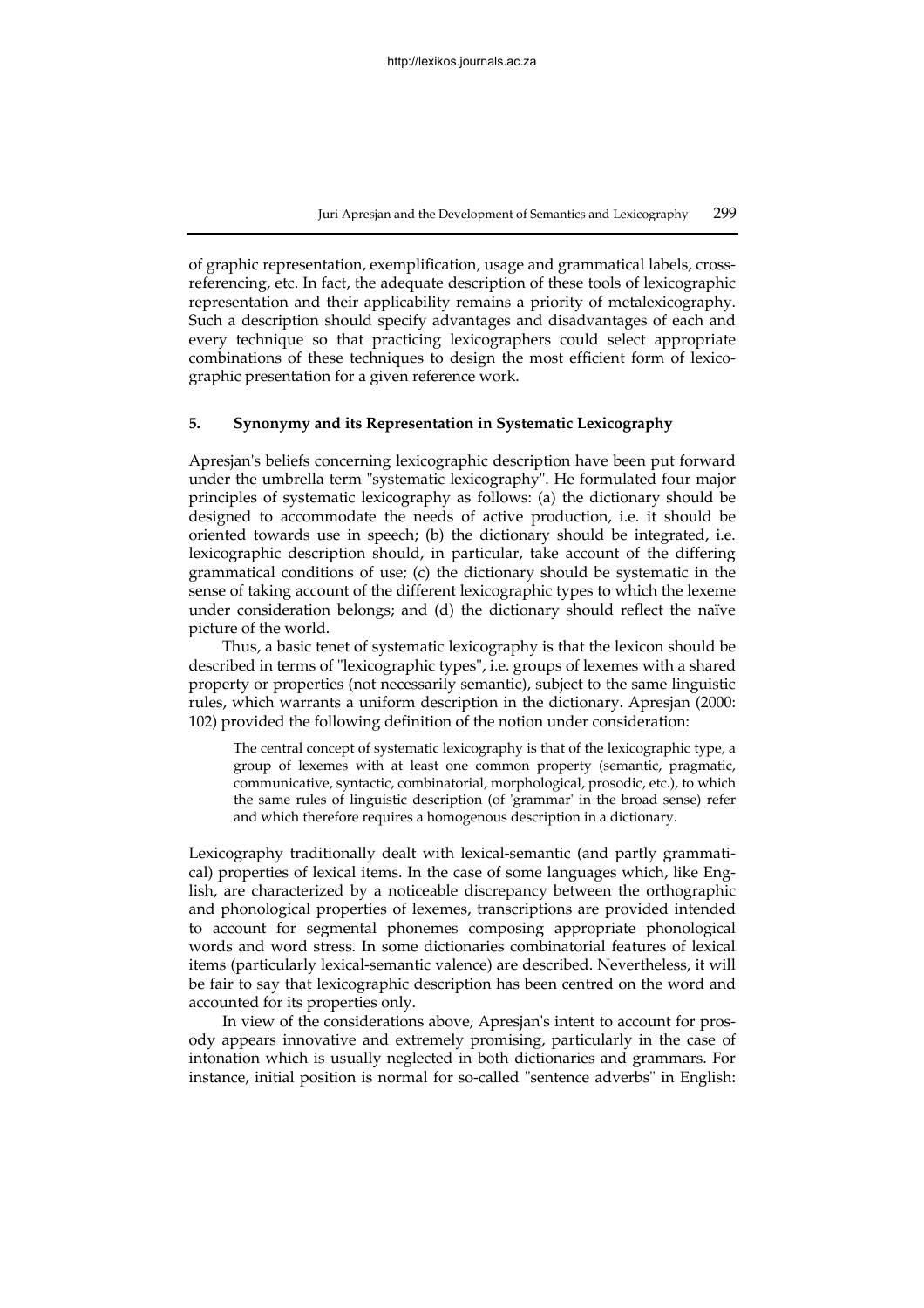*naturally*, *geographically*, etc. They are usually characterized by the fall-rise intonation pattern and separated from the rest of the utterance by a pause signifying the syntagm boundary in the spoken mode of communication, whereas in the written mode this boundary is represented by a comma.

This group of adverbs qualifies for the status of a lexicographic type by virtue of at least three features in common: their syntactic function as well as phonological and orthographic properties. It is only reasonable to assume that these aspects of their usage should be accounted for in reference works, at least in some dictionaries, usage guides, and reference grammars. Again, the question of intended user immediately arises in this connection. Providing suprasegmental features of the aforementioned type seems to be obligatory in learner-oriented reference materials. From this viewpoint, it is natural to represent lexicographic information of the kind in the nonnative speaker-learner's production dictionary (and/or grammar book), whereas this matter should be reconsidered in the case of a general-purpose dictionary designed for the native speaker-user.

It should be noted that Apresjan's description of verbs of perception in Russian in terms of two main participants, the one who perceives and the second the thing perceived, may be considered as a masterpiece of semantic analysis. No less imposing are "lexicographic portraits" of the verbs *shchitat'* 'consider', *znat'* 'know', *vyiti* 'come out' and a number of other lexical items, which are also represented in the book under consideration. Before we proceed, it is necessary to discuss the notion of lexicographic portrayal.

The term "portrait" was introduced into descriptive semantic research by A. Zholkovsky (1964). For him, a portrait should incorporate an exhaustive description of word meaning attained by using it in the broadest possible range of contexts and experimenting with its applicability for the description of the broadest range of situations. Thus, the notion of portrayal was primarily limited to the specification of conceptual content and reference of a lexical item obtained, and/or verified, by linguistic experiment. Apresjan suggested a broader interpretation of the scope of this concept within the framework of integrated description of a language (cf. Apresjan 2000: xvi):

 A lexicographic portrait is an exhaustive account of all the linguistically relevant properties of a lexeme, with particular emphasis on the semantic motivation of its formal properties. A certain property is considered to be linguistically relevant if there is a rule of grammar or some other sufficiently general rule (semantic rules included) that access this property.

This term based on metaphorical extension was intended to emphasize that a dictionary entry should store lexicographic data hitherto not included in reference works and should considerably expand the amount of lexicographic information that dictionaries traditionally contain. In addition to the aforementioned prosodic features, one may note particular interest to lexical co-occurrence, i.e. combinability of lexical items. Apresjan (2000: 232) mentions that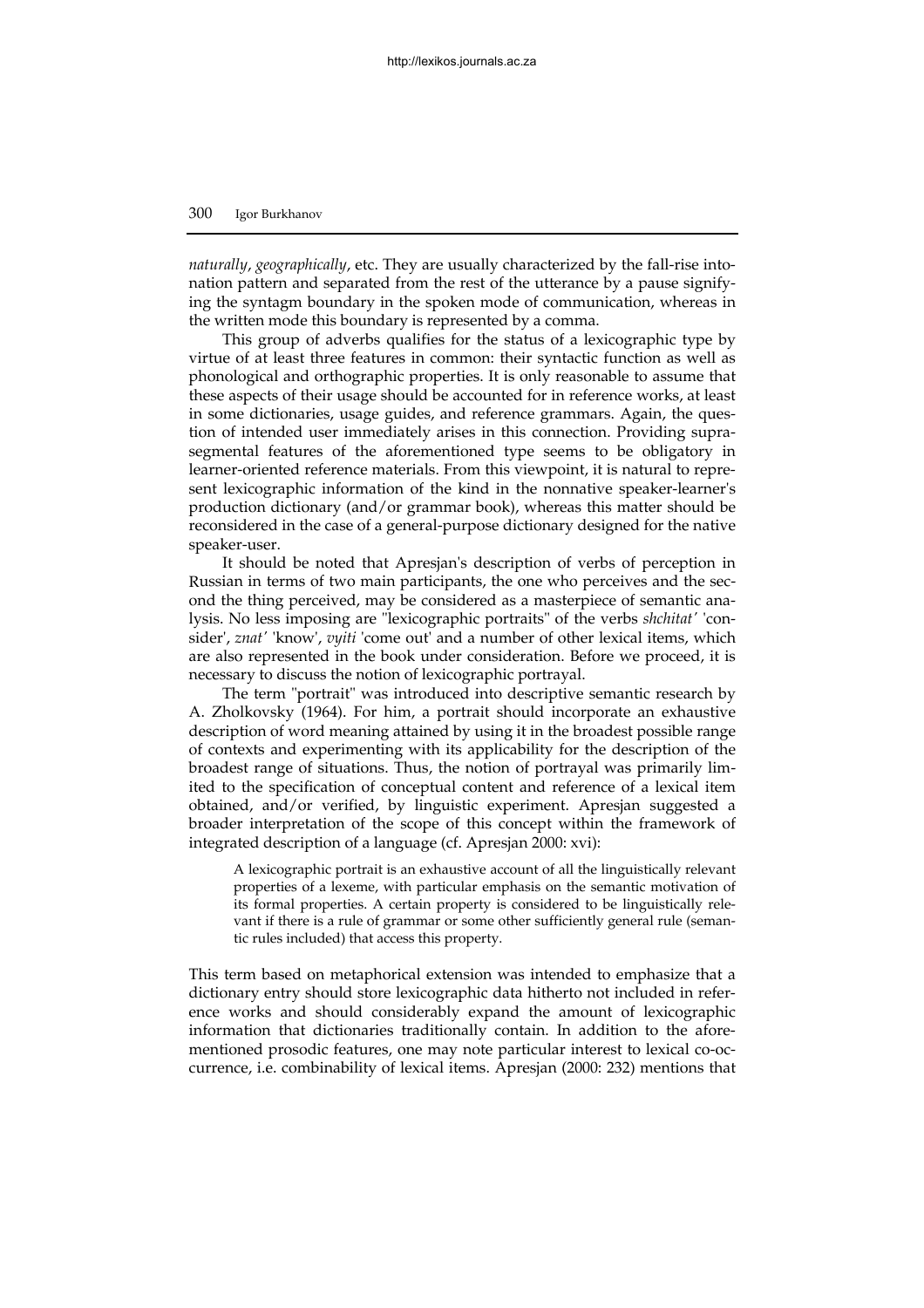the latter encompasses, in addition to lexical-semantic constraints, "prosodic, morphological, pragmatic, communicative and syntactic co-occurrence".

It should be mentioned in this connection that Apresjan developed his own interpretation of the pragmatics of a natural language. It has to be featured here because otherwise it is difficult to understand how to distinguish pragmatic properties of a lexeme from its communicative properties on the one hand, and its semantic ones on the other, particularly in view of the requirement that each of these types of lexicographic information at least was supposed to be represented in a different part of the dictionary entry.

In an article specifically dedicated to the issues of representing pragmatic information in a dictionary (Apresjan 1988) defines pragmatics as the expression of the speaker's attitude to reality, the message and/or the interlocutor, which is encoded in a linguistic sign, i.e. a lexical item, a morpheme or a syntactic structure. Moreover, the notion of pragmatic information in his interpretation sometimes includes lexical connotations and associations as opposed to components of meaning in the strict sense, e.g. connotation of monotony in the verb *pilit'* 'saw' which is characterized by a metaphorical extension 'nag', of abruptness in *rubit'* 'chop', and of speed in *streliat'* 'shoot'. Simultaneously, he also uses the terms "pragmatic information" or "pragmatic features" in the sense which does not deviate much from their generally-accepted usage; cf.: capacity for performative use or inadmissibility in reported speech and nontrivial illocutionary functions of a lexeme (e.g., see Apresjan 2000: 264). Nevertheless, in all these cases and similar ones, pragmatic information is regarded as a property of linguistic signs as units of a language-system; hence it requires uniform lexicographic presentation.

Thus, the notion of lexicographic type was introduced to emphasize the tendency to standardization of lexicographic presentation of shared properties, i.e. unification, whereas that of lexicographic portrait accounts for lexicographic presentation of what distinguishes lexical items, i.e. individualization.

The foregoing considerations enabled Apresjan to highlight basic principles of lexicographic description of synonymy in systematic lexicography, particularly requirements for a dictionary of synonyms. It will be fair to say that Apresjan's greatest contribution to metalexicography is the specification of basic principles of compiling a bilingual and a monolingual dictionary of synonyms.

In connection with bilingual lexicography, it is important to note that Shcherba in the aforementioned article made a tentative suggestion that a pedagogical dictionary should furnish not so much the translation equivalents of foreign language lexical items, but also and more importantly, detailed definitions in the learner's native language. From this it follows that a bilingual dictionary may be specifically designed either to serve the purposes of professional translation or to accommodate the needs of a nonnative language learner.

These two different purposes warrant different types of definitions (for a detailed analysis see Burkhanov 1999: 235-254; and Burkhanov 2003: 193-200).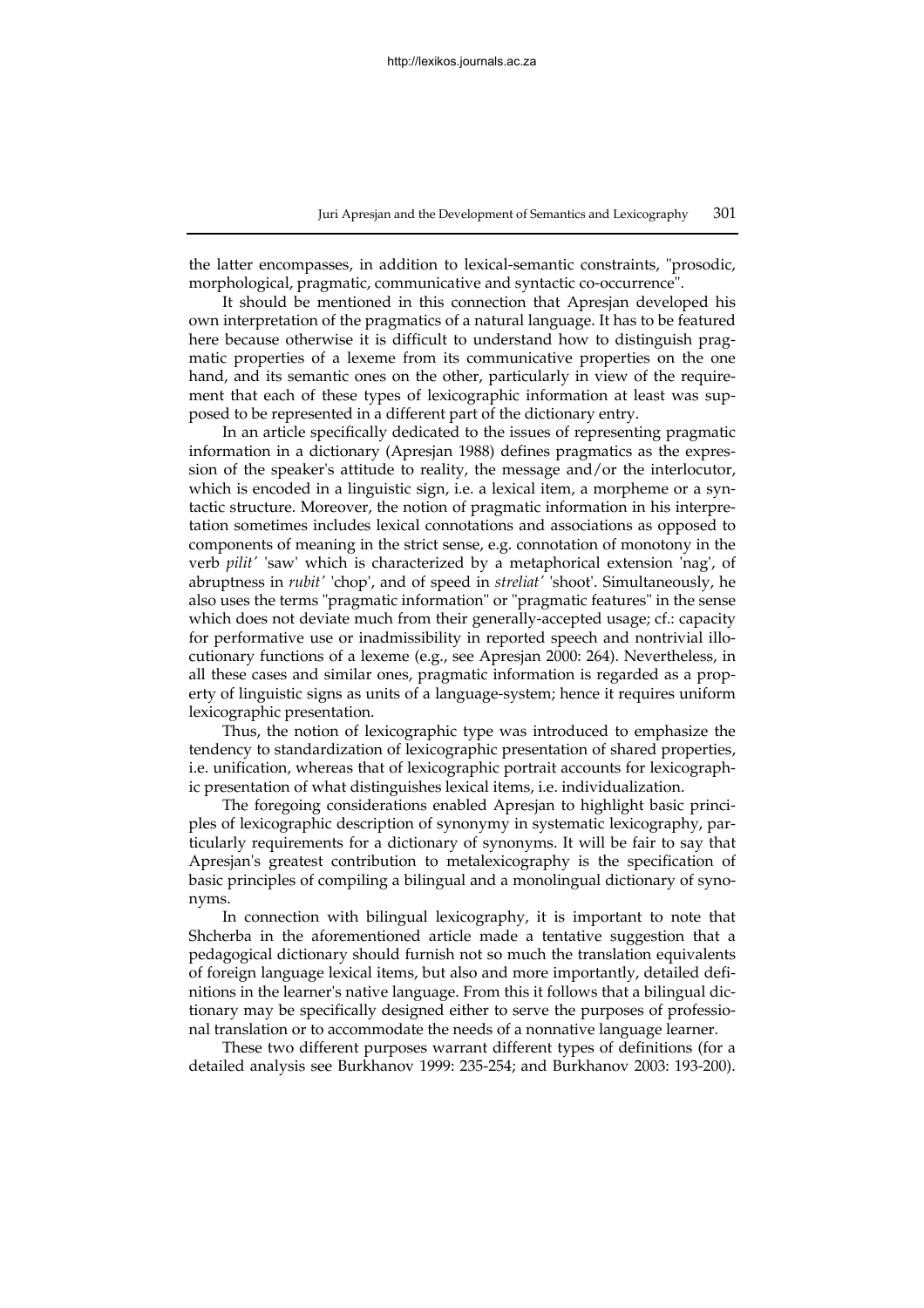Obviously enough, this approach opens up new perspectives for the development of bilingual lexicography which, for many experts in the field of lexicographic theory, still remains a synonym of translation lexicography (cf. Zgusta 1984). Moreover, with the further development of pedagogical lexicography it is reasonable to expect that more and more bilingual reference works will be intended to explicate meaning and usage of lexical items of the object language in the learner's native language. In this case, the latter will be used as a metalanguage of lexicographic description.

A successful attempt to implement Shcherba's ideas with respect to bilingual lexicography has been undertaken by a group of lexicographers under the leadership of Apresjan in the English–Russian dictionary of synonyms (Apresjan et al. 1979). Each entry (or rather dictionary article) of the reference work at issue, contains a detailed specification of the synonym series, i.e. the ordered list of synonyms, and consists of the following zones:

 (1) entry head comprising a list of synonyms starting with the lexical item with the most general meaning; (2) explanatory definition in Russian intended to specify the elements of meaning that are shared by all the synonyms, primarily the appropriate naïve concept and the evaluative component of meaning; (3) translation equivalents intended to simplify understanding explications and, at least partly, to compare the corresponding synonym series in English and Russian; (4) detailed explications of the synonyms in a given series with a particular emphasis on meaning discrimination, i.e. specification of their similarities and differences; (5) notes that account for those meanings of words making up the series which are close to the meanings under consideration as well as comments concerning figurative senses of those lexical units; (6) syntactic information; (7) co-occurrence constraints; and (8) illustrative examples.

As any other lexicographic publication, the dictionary under consideration is not free from drawbacks. Firstly, only one-word lexical items are included into synonym series; synonymous multiple-word lexical items, i.e. phraseological units, are beyond the scope of the dictionary. Secondly, synonyms are presented solely in a graphic form, whereas pronunciations of the corresponding phonological words are not provided, not to mention prosodic properties. Thirdly, the dictionary furnishes detailed specifications of synonyms on the scale that is unprecedented in bilingual lexicography, but only 350 synonym series are featured in it. It is not by chance that Apresjan himself called the dictionary "experimental". Nevertheless, this lexicographic project is, undoubtedly, an important milestone in the development of contemporary lexicography.

As for a monolingual dictionary of synonyms, Apresjan (2000: 55-100) suggested the following zonal structure of dictionary articles: (1) the zone of heading which comprises the dominant, i.e. a synonym with the most general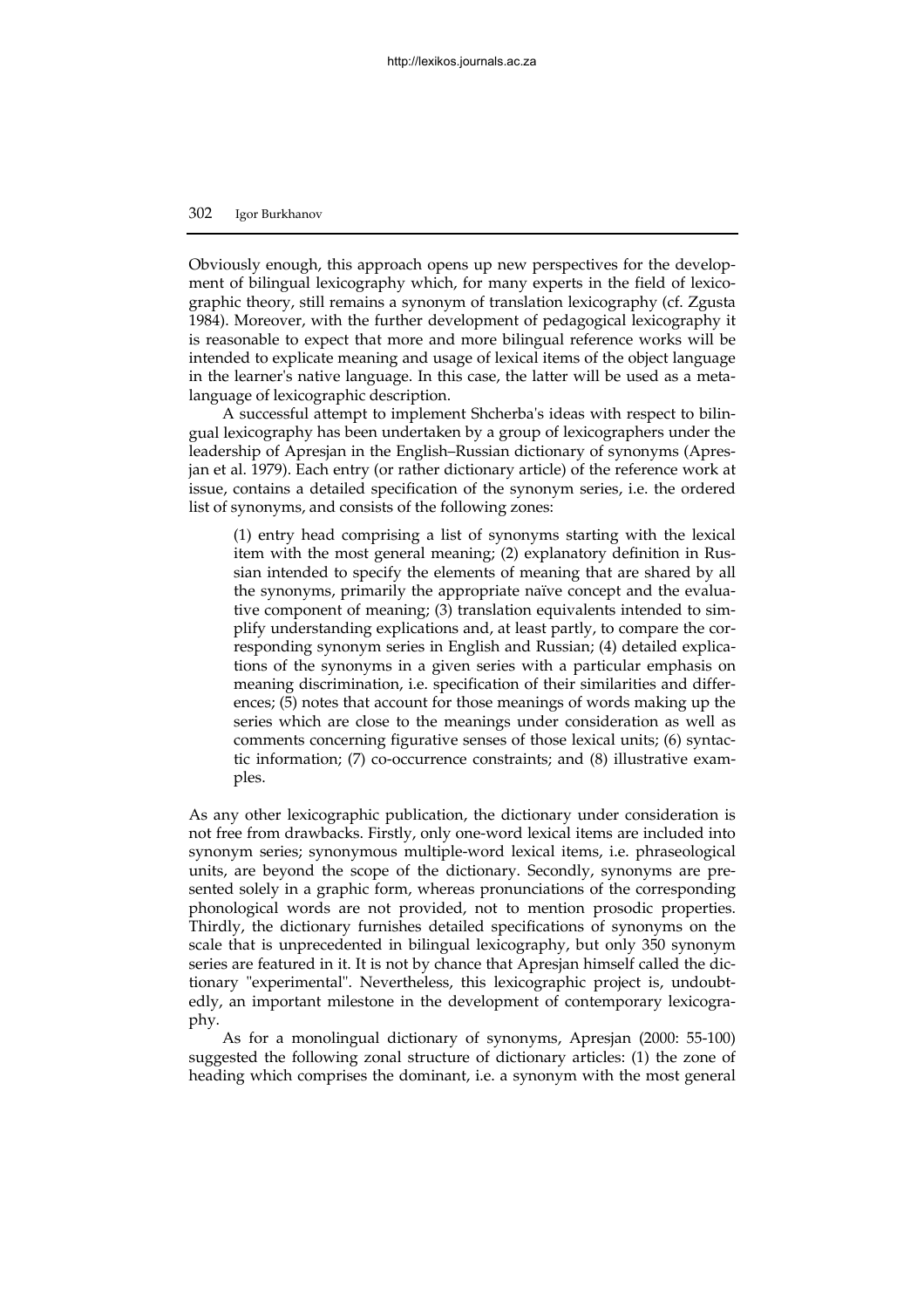meaning, stylistic labels and grammatical notes, semantic groups within the series and their explication; (2) the zone of meaning specification that includes a synopsis (a short guide to the entry), similarities and differences in meaning between synonyms, etc.; (3) the form zone that accounts for the formal properties of usage; (4) the syntax zone; (5) the co-occurrence zone specifying combinatorial properties of the synonyms belonging to a series; (6) the illustration zone; and (7) the auxiliary zones. It is interesting to note that Apresjan decided to include phraseological synonyms into lexicographic material collected and analyzed for *Novyi ob'iasnitel'nyi slovar' sinonimov russkogo iazyka* 'New Explanatory Dictionary of Russian Synonyms' (Apresjan et al. 1997).

Hopefully the foregoing considerations have persuaded the reader that Juri Apresjan's book *Systematic Lexicography* is a very interesting and highly recommendable publication for both a practicing lexicographer and an expert in lexicographic theory. Not the least profit is to be gained by a theoretical semanticist who has never been exposed to Apresjan's stimulating and innovative ideas.

It should be specifically mentioned that a considerable part of the impact of this publication arises due to Kevin Windle's excellent translation. Paraphrasing a popular definition of translation, it can be said that he successfully coped with the extremely difficult task of "negotiating meaning in a different academic background".

# **Notes**

- 1. For me, a linguist whose academic career began in the former USSR, Apresjan's book *Leksicheskaia semantika* originally published in 1974 was the first introduction to the works of A. Wierzbicka, Ch. Fillmore, G. Lakoff, and other internationally renowned experts in the study of meaning, not to mention that it was rightly regarded as a leading monographic study in semantic analysis. I am indebted to the Editor of *Lexikos* for giving me an opportunity to reconsider Apresjan's impact on the theoretical and applied study of language.
- 2. To keep the bibliography of the present article to the minimum and to make it easier for the prospective reader to locate the required information in the English translation, references to Apresjan's articles included in the volume under consideration will be made not to the original, but to the appropriate pages of the publication in question.
- 3. It is interesting to note that cognitive semanticists interpret the distinction between these two senses in terms of the distinction between primary and secondary domains. *Salt* in everyday sense is primarily associated with the domain of food, whereas the terminological unit *sodium chloride* which has the same reference, is understood against the domain of chemical composition (Langacker 1987: 165; Taylor 1989: 85-86). Thus, the standpoint of cognitive semantics and that of Russian linguistic thought are similar in this respect, though they are formulated within two different scientific paradigms.
- 4. More information concerning dictionary typology on the basis of distinctive features or lexicographic parameters can be found in Hartmann and James 1998: 147-148; Burkhanov 1998: 68-72; and other sources.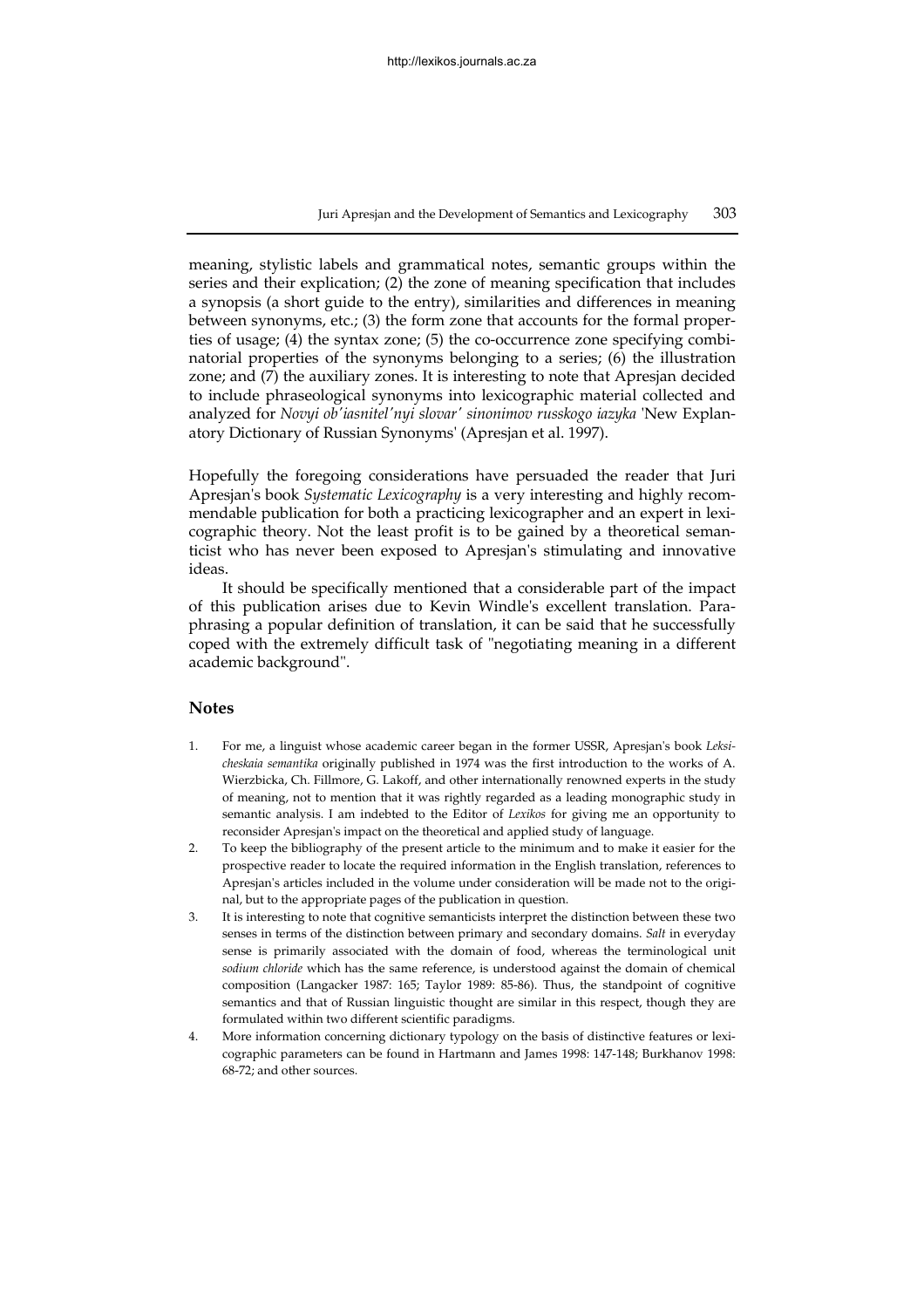# **Bibliography**

**Apresjan, J.D.** 1974. *Leksicheskaia semantika: sinonimicheskie sredstva iazyka*. Moscow: Nauka.

- **Apresjan, J.D.** 1980. *Semantyka leksykalna. Synonimiczne środki języka*. Translated by Z. Kozlołowska and A. Markowski. Wrocław: Ossolineum.
- **Apresjan, J.D.** 1988. Pragmaticheskaia informatsiia dlia tolkovogo slovaria. *Pragmatika i problemy intensional'nosti: Sbornik nauchnykh trudov*: 7-44. Moscow.
- **Apresjan, J.** 2000. *Systematic Lexicography*. Translated by Kevin Windle. Oxford/New York: Oxford University Press.
- **Bartmiński, J.** 1996. O "Słowniku stereotypów I symboli ludowych". Bartmiński, J. (Ed.). 1996. *Słownik srereotypów i symboli ludowych. Volume 1*. *Kosmos: ziemia, woda, podziemie*: 9-34. Lublin: UMCS Press.
- **Bergenholz, H. and S. Tarp (Eds.).** 1995. *Manual of Specialised Lexicography*. Amsterdam/Philadelphia: John Benjamins.
- **Bloomfield, L.** 1933. *Language*. New York: Holt and Co.
- **Burkhanov, I.** 1995. *Uchebnyi slovar' sistemy poniatii lingvisticheskoi semantiki*. Rzeszów: University Press.
- **Burkhanov, I.** 1998. *Lexicography: A Dictionary of Basic Terminology*. Rzeszów: University Press.
- **Burkhanov, I.** 1999. *Linguistic Foundations of Ideography: Semantic Analysis and Ideographic Dictionaries*. Rzeszów: University Press.
- **Burkhanov, I.** 2003. *Translation: Theoretical Prerequisites*. Rzeszów: University Press.
- **Cruse, D.A.** 1986. *Lexical Semantics*. Cambridge: University Press.
- **Hartmann, R.R.K. and G. James.** 1998. *Dictionary of Lexicography*. London/New York: Routledge.
- **Kalisz, R.** 1981. *The Pragmatics, Semantics and Syntax of the English Sentences with that Complements and the Polish Sentences with że Complements*. Gdańsk: University Press.
- **Kotelova, N.Z.** 1975. *Znachenie slova i iego sochetaemost' (k formalizacii v iazykoznanii)*. Leningrad: Nauka.
- **Krzeszowski, T.P.** 1997. *Angels and Devils in Hell*. Warsaw: Energeia.
- **Langacker, R.** 1987. *Foundations of Cognitive Grammar. Volume 1. Theoretical Prerequisites*. Stanford: University Press.
- **Lehrer, A.** 1992. A Theory of Vocabulary Structure: Retrospectives and Prospectives. Pütz, Martin (Ed.). *Thirty Years of Linguistic Evolution*: 243-256. Amsterdam/Philadelphia: John Benjamins.
- **Lewandowska-Tomaszczyk, B.** 1996. *Depth of Negation: A Cognitive Semantic Study*. Łódź: University Press.
- **Mel'čuk, I.A.** 1974. *Opyt teorii lingvisticheskikh modelei "Smysl* ⇔ *Tekst"*. Moscow: Nauka.
- **Mel'čuk, I.A.** 1982. Lexical Functions in Lexicographic Description. *Proceedings of the VIIIth Annual Meeting of the Berkeley Linguistic Society*: 427-444. Berkeley: University Press.
- **Reed, D.** 1993. Some Terminological Problems of Translating Common Law Concepts from English to French. Sonneveld, H.B. and K.L. Loening (Eds.): 79-86.
- **Riggs, F.** 1993. Social Science Terminology: Basic Problems and Proposed Solutions. Sonneveld, H.B. and K.L. Loening (Eds.): 195-222.
- **Seliverstova, O.N.** 1975. *Komponentnyi analiz mnogoznachnykh slov*. Moscow: Nauka.
- **Shcherba, L.V.** 1940. Opyt obshchei teorii leksikografii. *Izvestiia Akademii Nauk SSSP (otdelenie literatury i iazyka)* 3: 89-117.